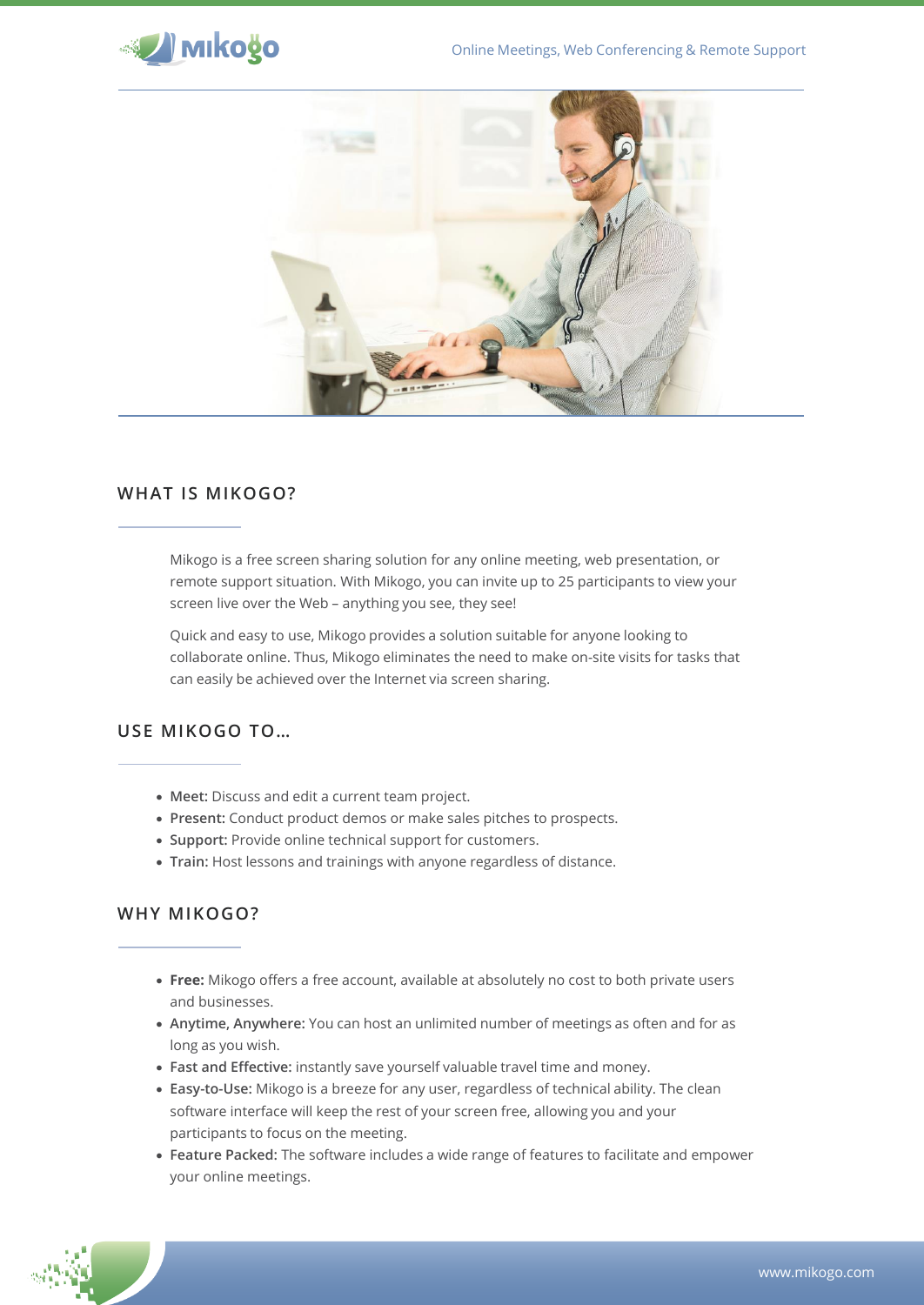

## **HOW DOES MIKOGO WORK?**

Mikogo is quick and easy. Just start a meeting with two mouse clicks and receive your unique Mikogo session ID. Participants join your meeting from their computer, smartphone or tablet – no need for them to create an account or install any software. Anything you see, they see!

Thanks to our globally distributed servers, Mikogo is available for everyone from anywhere, at any time.

# **JOIN MEETINGS – NO DOWNLOADS REQUIRED**

No downloads, no installations, no plugins, no registrations – no hassles. Joining a Mikogo meeting is as easy as it gets. For your clients, prospects, and team members, anything you want to share on your screen is just one click away with the **Mikogo HTML Viewer**.

We developed this award-winning solution to be the easiest way to join a meeting, and that shows. It is 100% browser-based so your clients can join your meeting directly through their web browser, even from your own company website. No downloads means the HTML Viewer simply works the first time, every time.

## **FEATURES**



### **Cross-Platform**

Share any document or application on your screen with up to 25 meeting participants in real-time. Anything you see, they see!



#### **Remote Keyboard and Mouse Control**

Remotely view and control a distant computer to give IT support. Send keyboard shortcuts to the remote computer via buttons in the software.



### **Application Selection**

Select which application or window you want to share, and keep the rest hidden. If you have more than one monitor, select which one you want to share, or share up to four monitors in split screen!



#### **Switch Presenter**

Grant desktop sharing rights to any of your participants. This enables the participant to become the presenter and share their screen with everyone in the meeting.



#### **Session Scheduler**

Schedule multiple meetings ahead of time and send invitations to participants in advance. You can reserve unique session IDs to be used repeatedly in the future.



#### **Audio Conferencing**

Mikogo provides two options – speak to your participants via the Internet using the built-in VoIP feature, or use your standard phone line. We offer free local numbers in over 28 countries.

… and many more. Visit our [website](http://www.mikogo.com/features) to find out more about the Mikogo features.